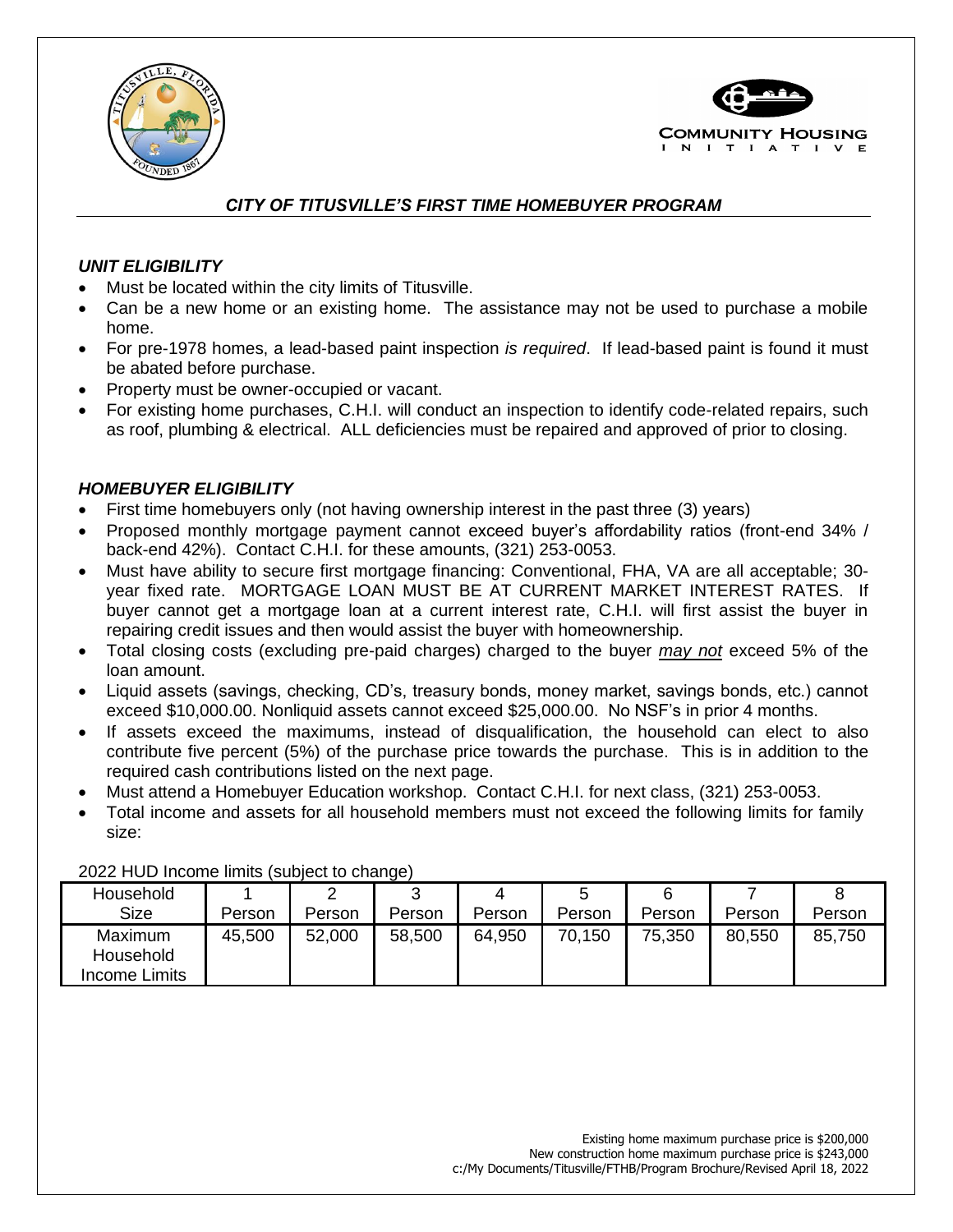

### *CITY OF TITUSVILLE'S FIRST TIME HOMEBUYER PROGRAM*

#### *HOMEBUYER'S CONTRIBUTION*

• Applicants must make a MINIMUM *GOOD FAITH CONTRIBUTION,* based upon their income bracket:

| Income Limits:                | Minimum Contribution: |
|-------------------------------|-----------------------|
| Very Low (50% or less of AMI) | \$ 500.00             |
| Low (51% - 80% of AMI)        | \$1,500.00            |

- Out of Pocket expenses paid before closing are considered as part of the applicant's contribution (i.e. appraisal fees, credit reports, deposits, homeowner's insurance premium, etc.).
- At closing, the minimum contribution must be satisfied on the closing disclosure.
- The lender may require more contribution.

#### *MAXIMUM ASSISTANCE LEVELS:*

Based on HUD's 2022 Income Limits, adjusted to family size.

| Income Limits:                         | Maximum Assistance:                      |
|----------------------------------------|------------------------------------------|
| Very Low (50% or less of AMI)          | \$67,400.00                              |
| $(51\% - 80\% \text{ of AMI})$<br>LOW  | \$47,400.00                              |
| <b>Essential Services Personnel **</b> | \$5,000.00 additional onto above amounts |

Note- these are the maximum levels of assistance; however, the program will only provide the minimum assistance needed to make the home affordable to the buyer.

\*Essential Services Personnel (teachers or educators, law enforcement, Fire/EMS, health care professionals, security, and government personnel) are eligible to receive up to an additional \$5,000 in assistance as an incentive to continue their employment with their current employer for a minimum of five (5) years after receiving assistance.

In the event an Essential Services Personnel receiving the additional incentive terminates their employment, he/she shall only be obligated to repay the incentive portion of the loan upon termination, unless he/she is in default, then the loan terms become payable as well.